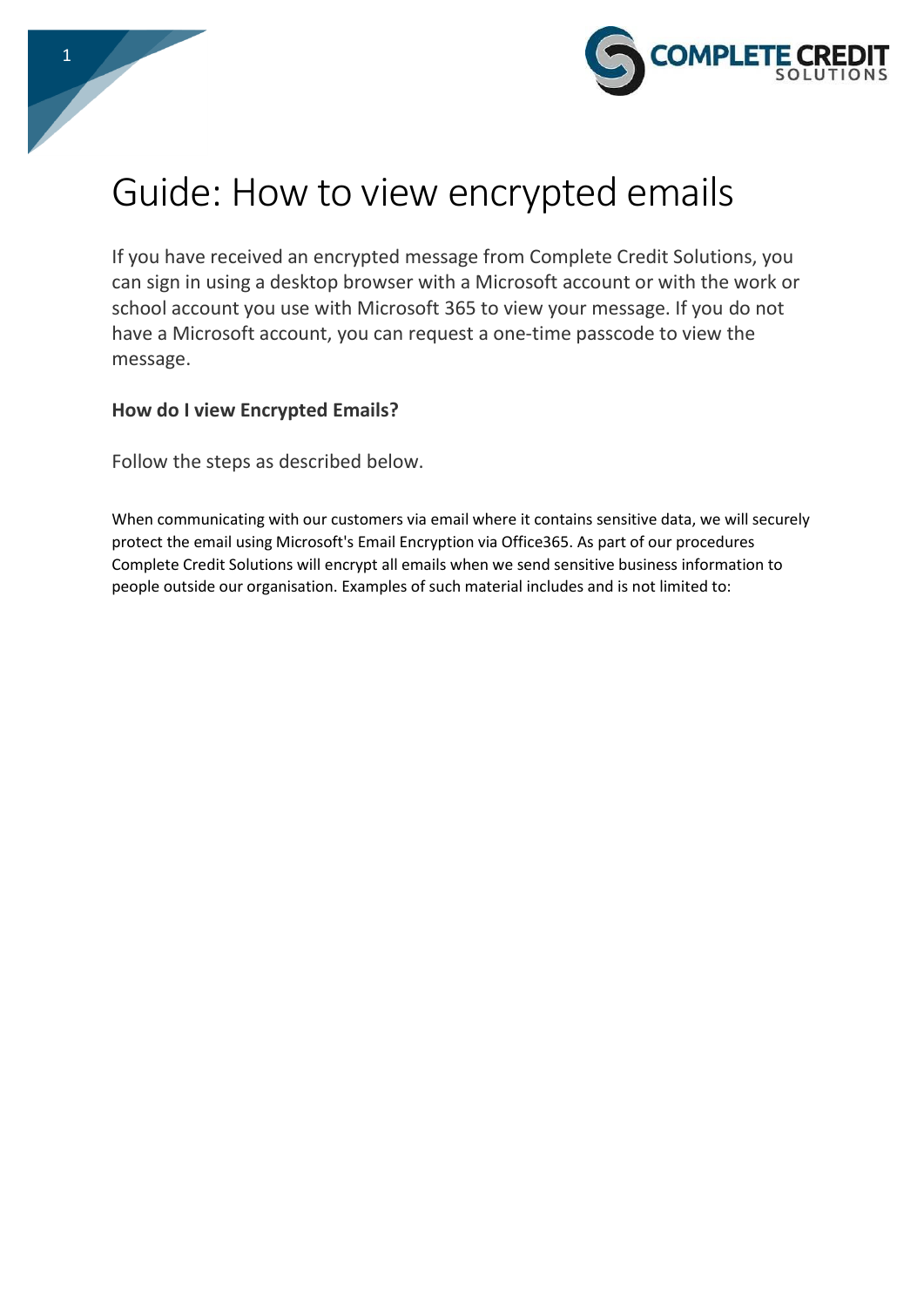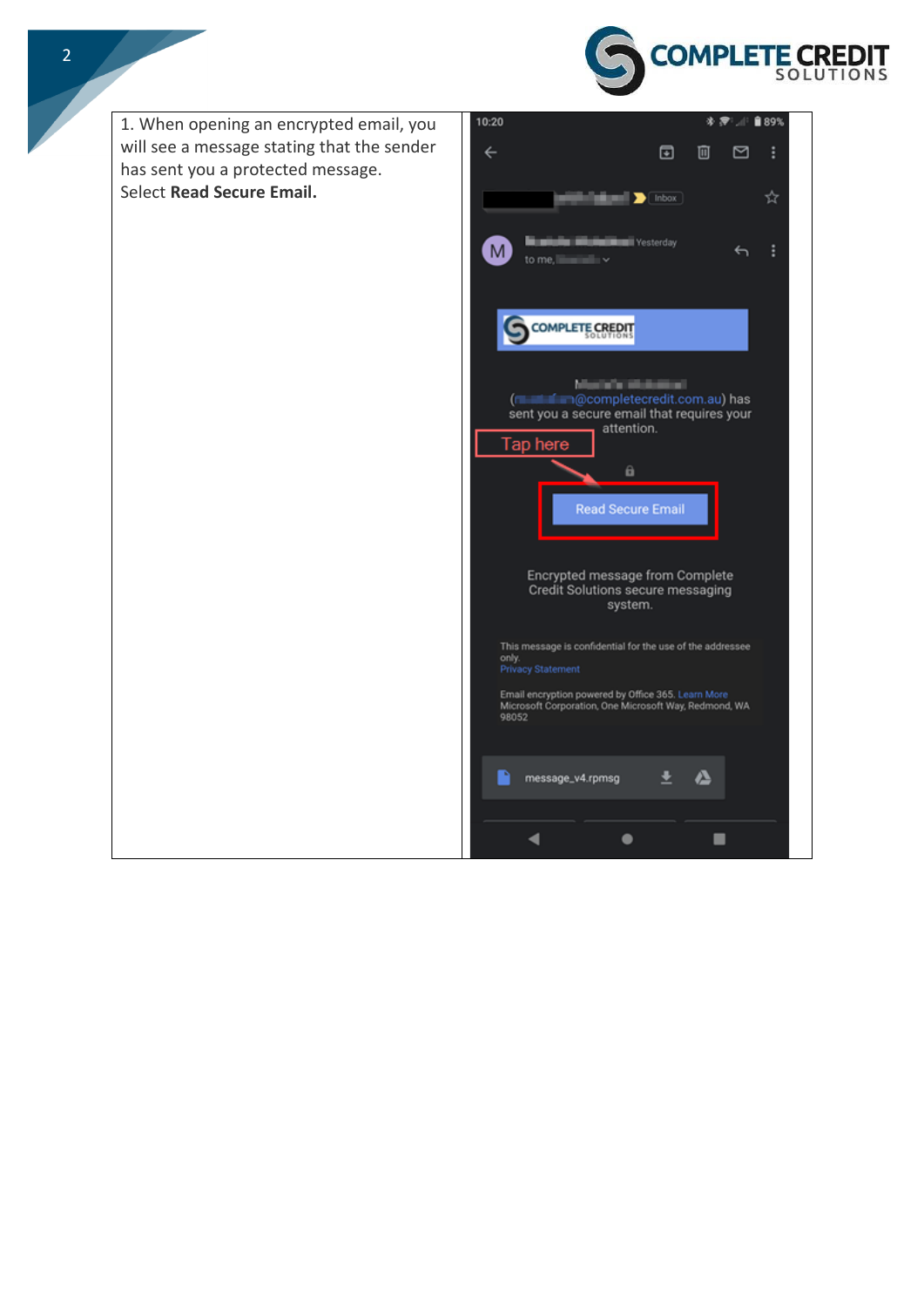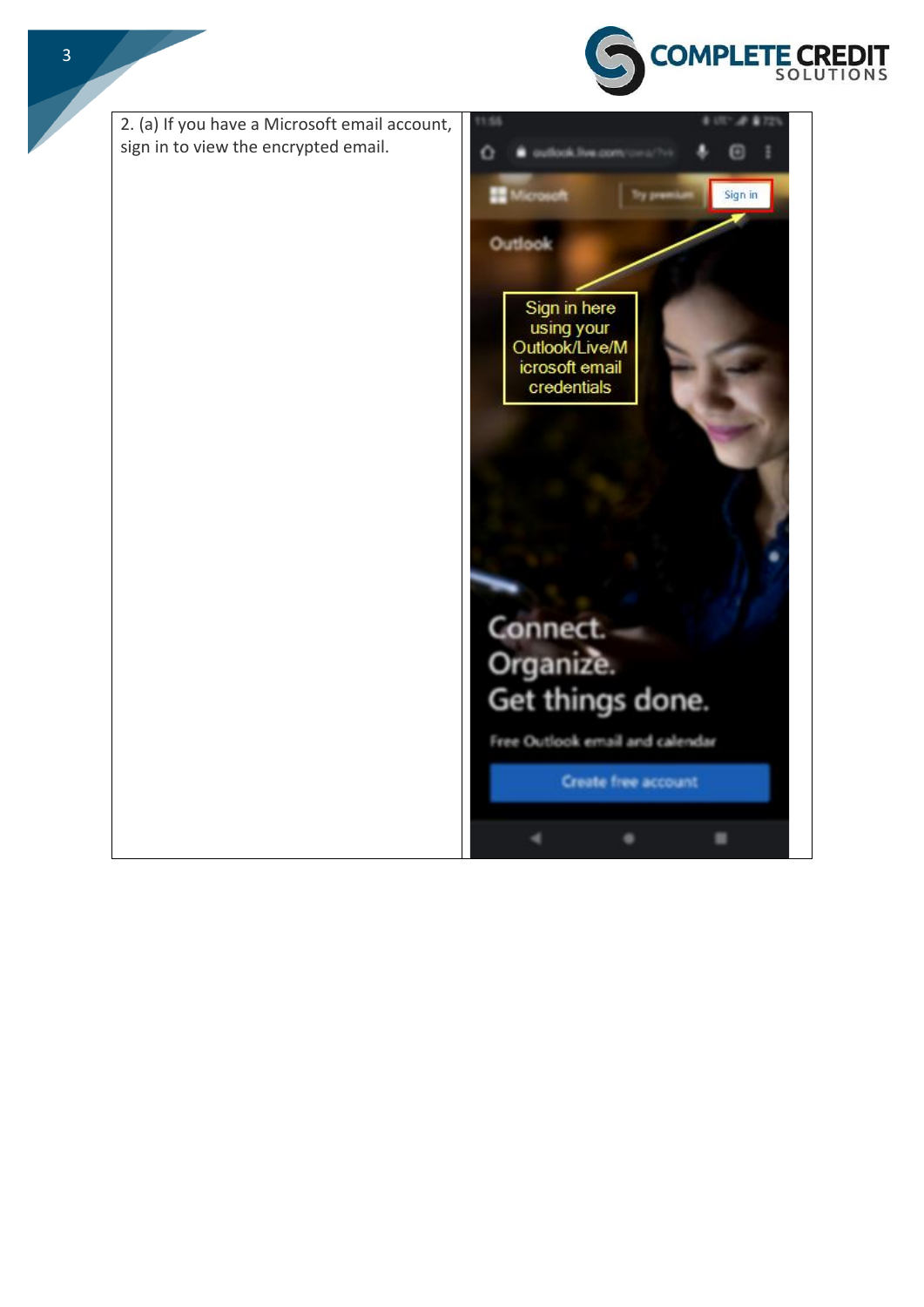

# 11:55 \* UTE+⊿P ■72% 2. (b) **Sign in with your Microsoft email**   $\ddot{\mathbf{v}}$ **@** : ⇧ login.live.com/login.srf?w **account** (e.g. Outlook, Outlook Mobile, Outlook.com) Microsoft Sign in Enter your details here \*If you do not have a Microsoft account please skip this step $\mathbf{1}$ Email, phone, or Skype k No account? Create one! Next Sign-in options

Terms of use Privacy & cookies

 $\blacktriangleleft$ 

 $\cdots$ 

■

 $\bullet$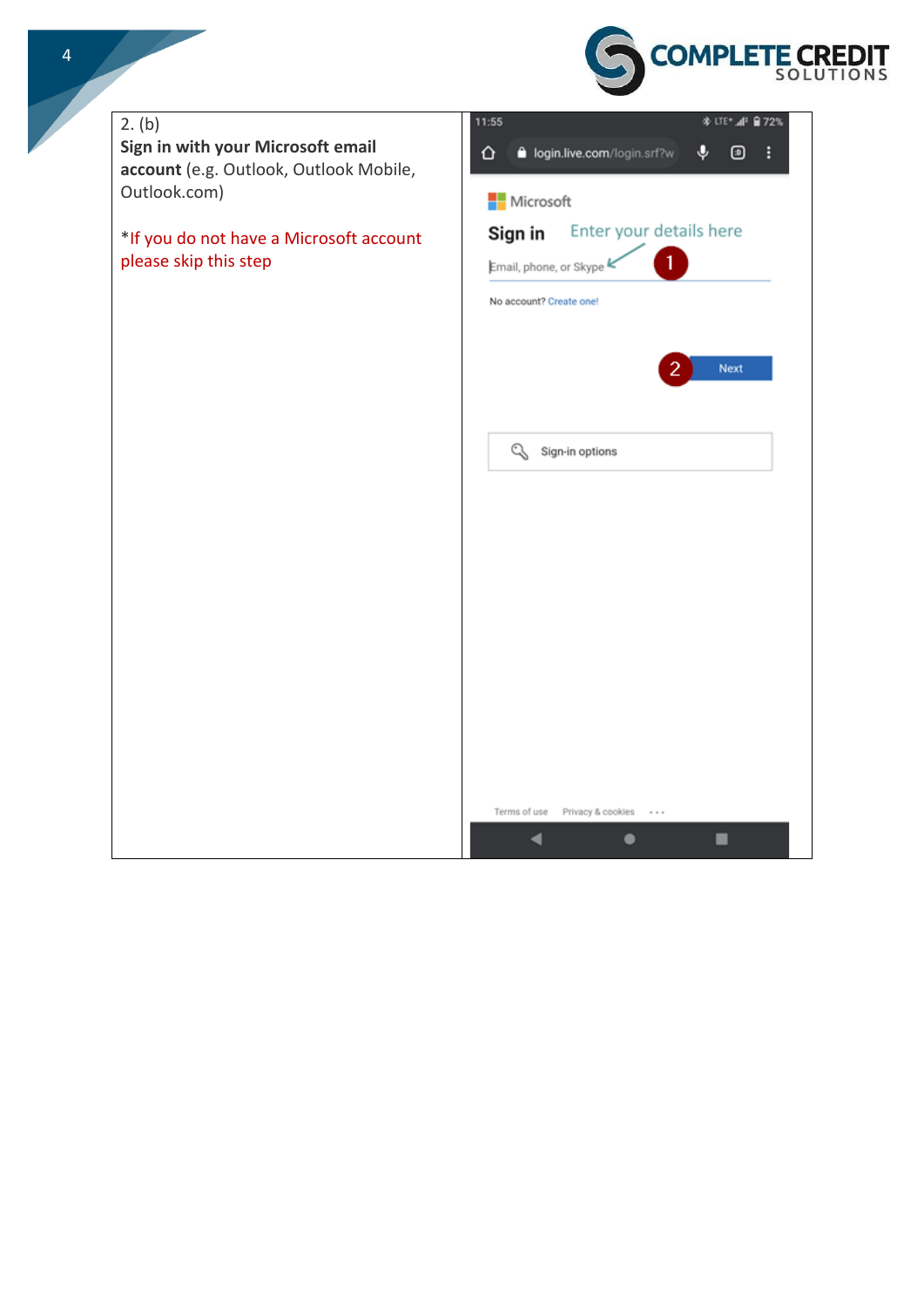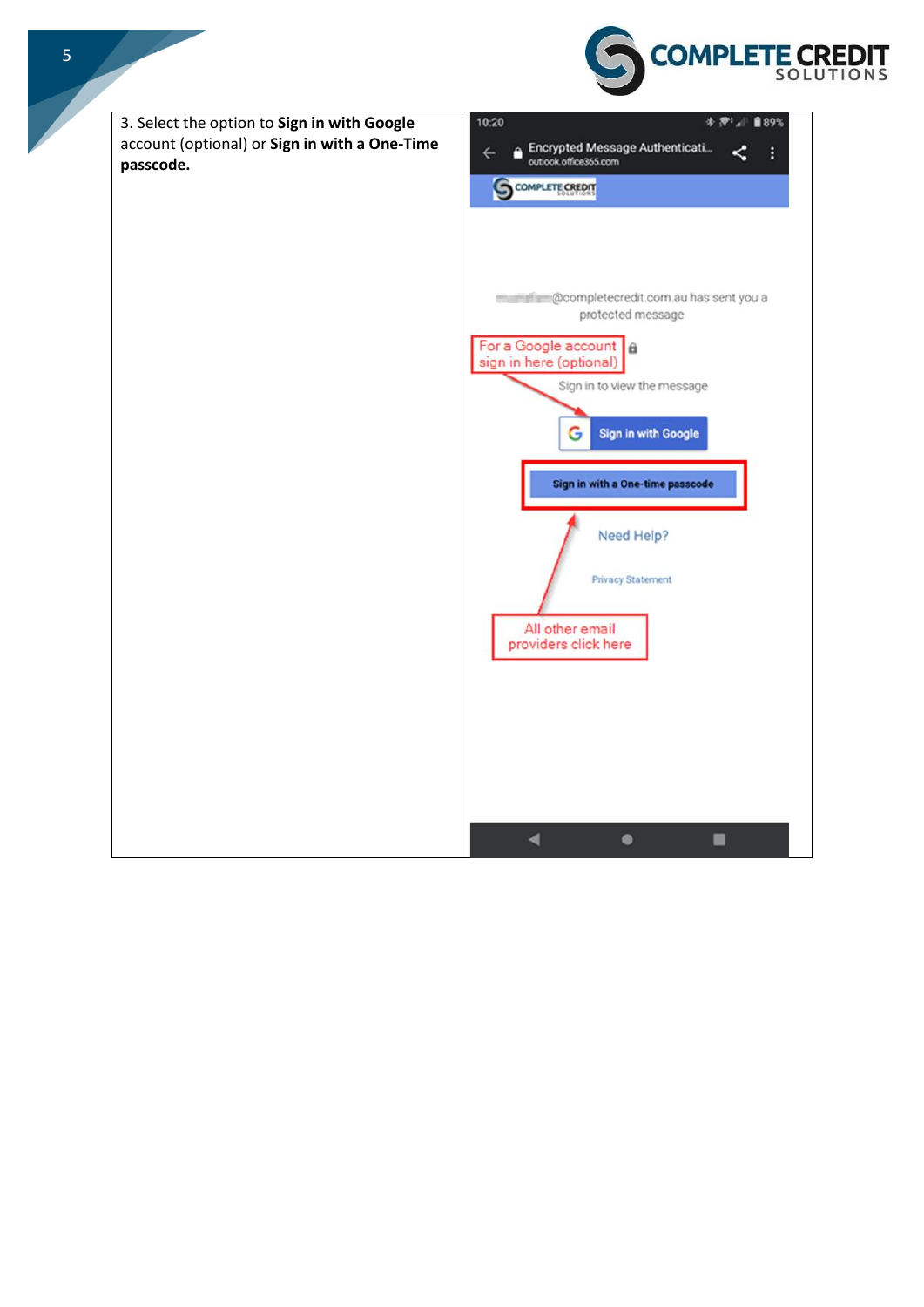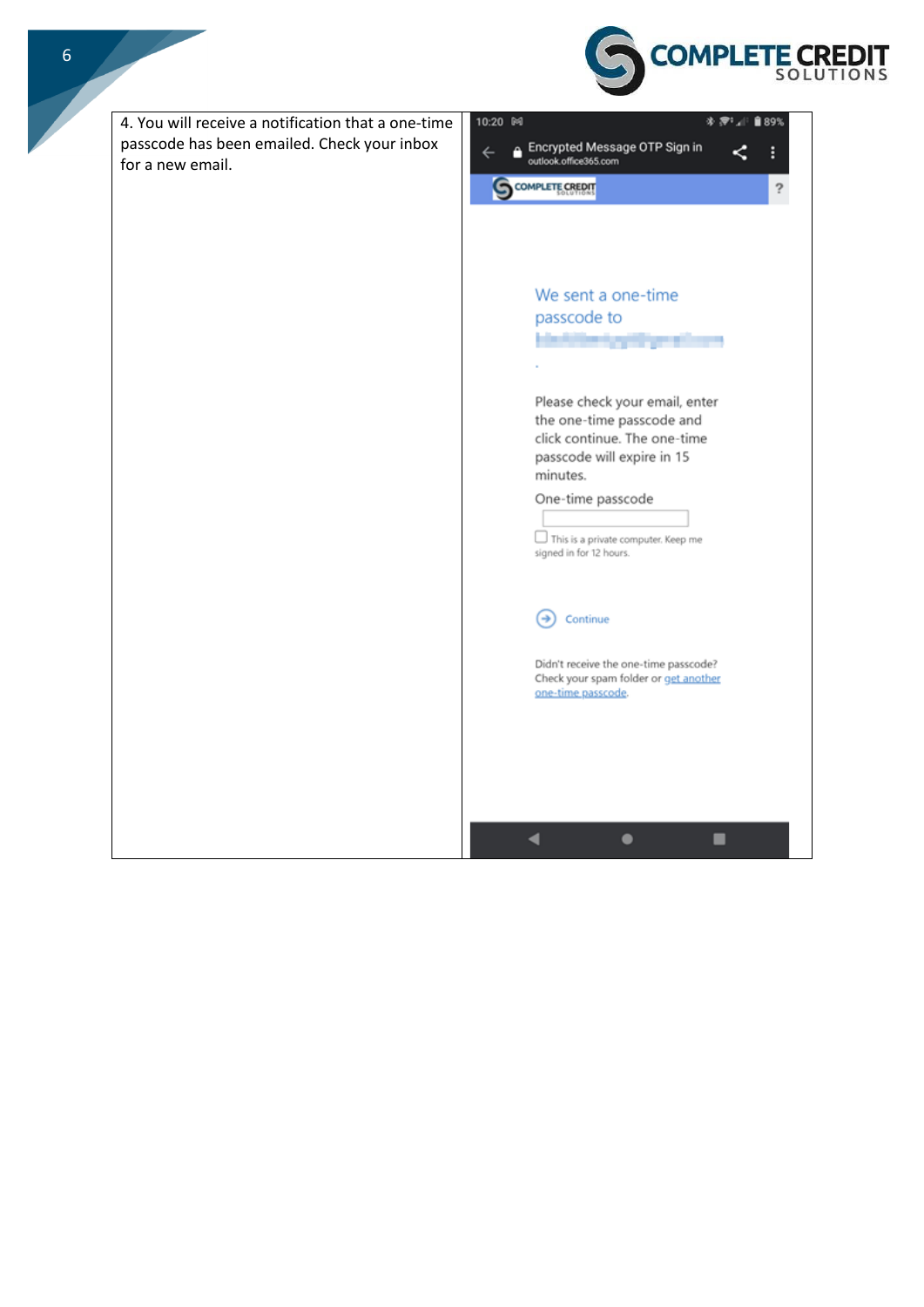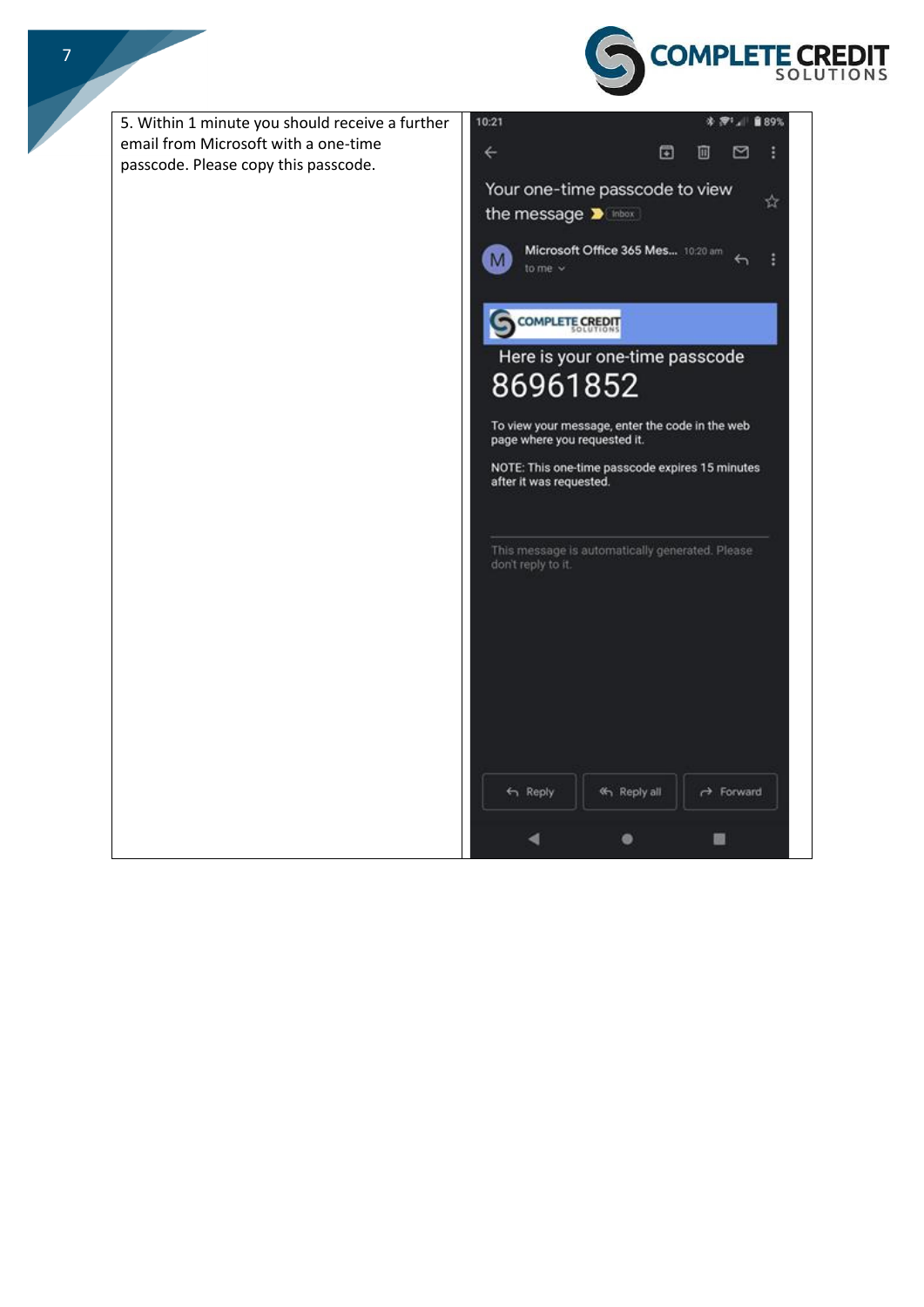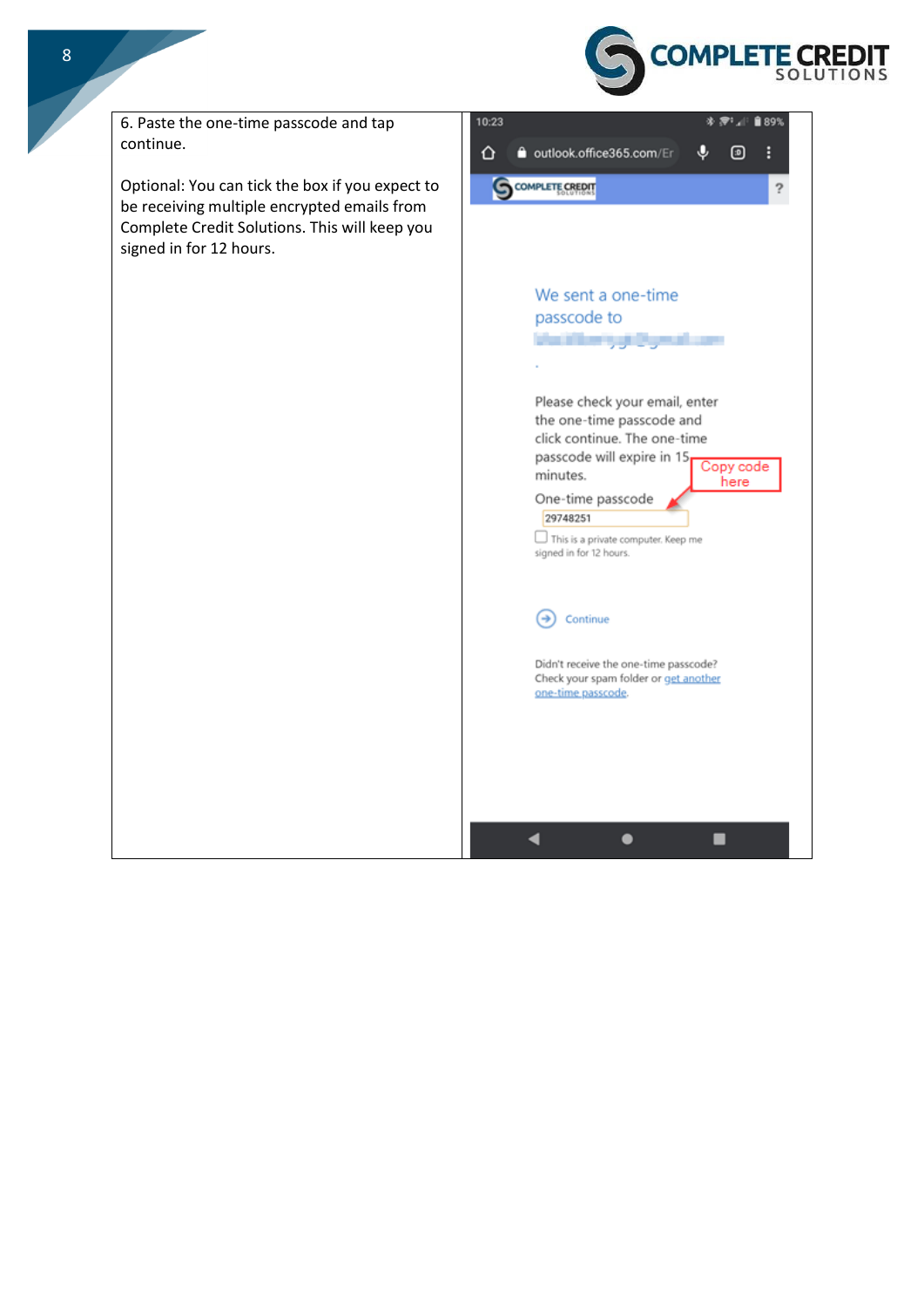



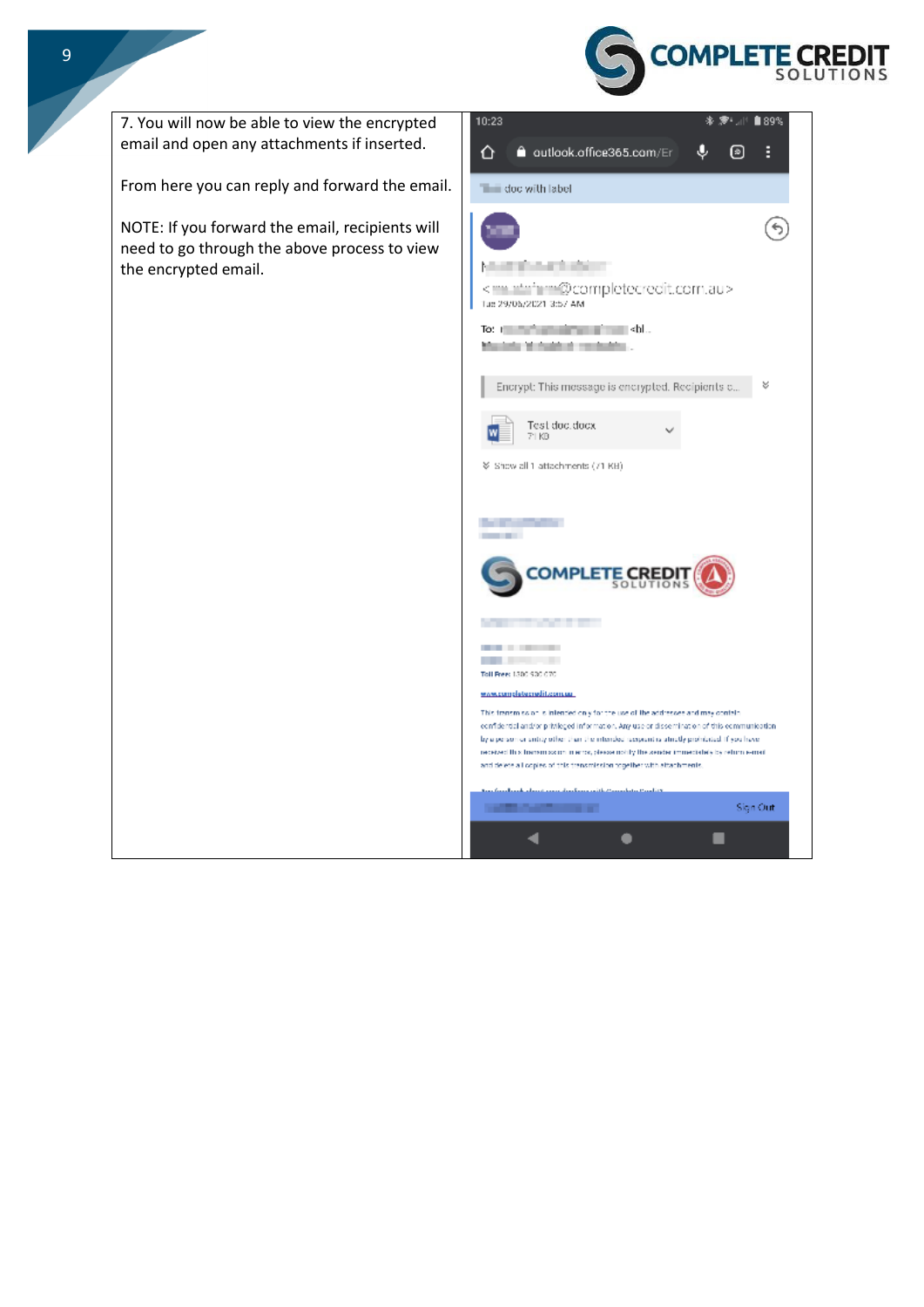



## **FAQs**

#### **Why did Complete Credit Solutions send me an encrypted email?**

Protecting our customer and corporate data is top priority for Complete Credit Solutions. Email encryption has the ability to help protect communications. Email encryption provides a safe way to preserve data between our business partners, customers and employees. As part of our procedures Complete Credit Solutions will encrypt all emails when we send sensitive business information to people outside our organisation. Examples of such material includes and is not limited to:

- Customer information
- Bank / Credit Card Details
- ID documents / information
- Legal documents / information

#### **Which platforms can I use to open these emails?**

Recipients of encrypted emails can open these messages in Outlook for PC, Outlook for Mac, Outlook on the web, Outlook for Android, and Outlook for iOS, or through a web portal, regardless of if your company uses Office 365.

#### **What's a Microsoft account?**

A Microsoft account is the email address and password that you use to sign in to Microsoft services, such as Outlook.com, OneDrive, Windows Phone, or Xbox Live. [What is a Microsoft](https://windows.microsoft.com/en-us/windows-live/sign-in-what-is-microsoft-account)  [account?](https://windows.microsoft.com/en-us/windows-live/sign-in-what-is-microsoft-account) is a short video that's helpful for understanding what a Microsoft account is and how it's used.

#### **I already have a Microsoft account. Do I need to create a new one to view an encrypted message?**

No. You can sign in with your existing account and view an encrypted message.

#### **What is encryption?**

When you need to protect the privacy of an email message, encrypt it. Encrypting an email message in Outlook means it's converted from readable plain text into scrambled cipher text. By using encryption, you help ensure that only authorized parties can use the encrypted data.